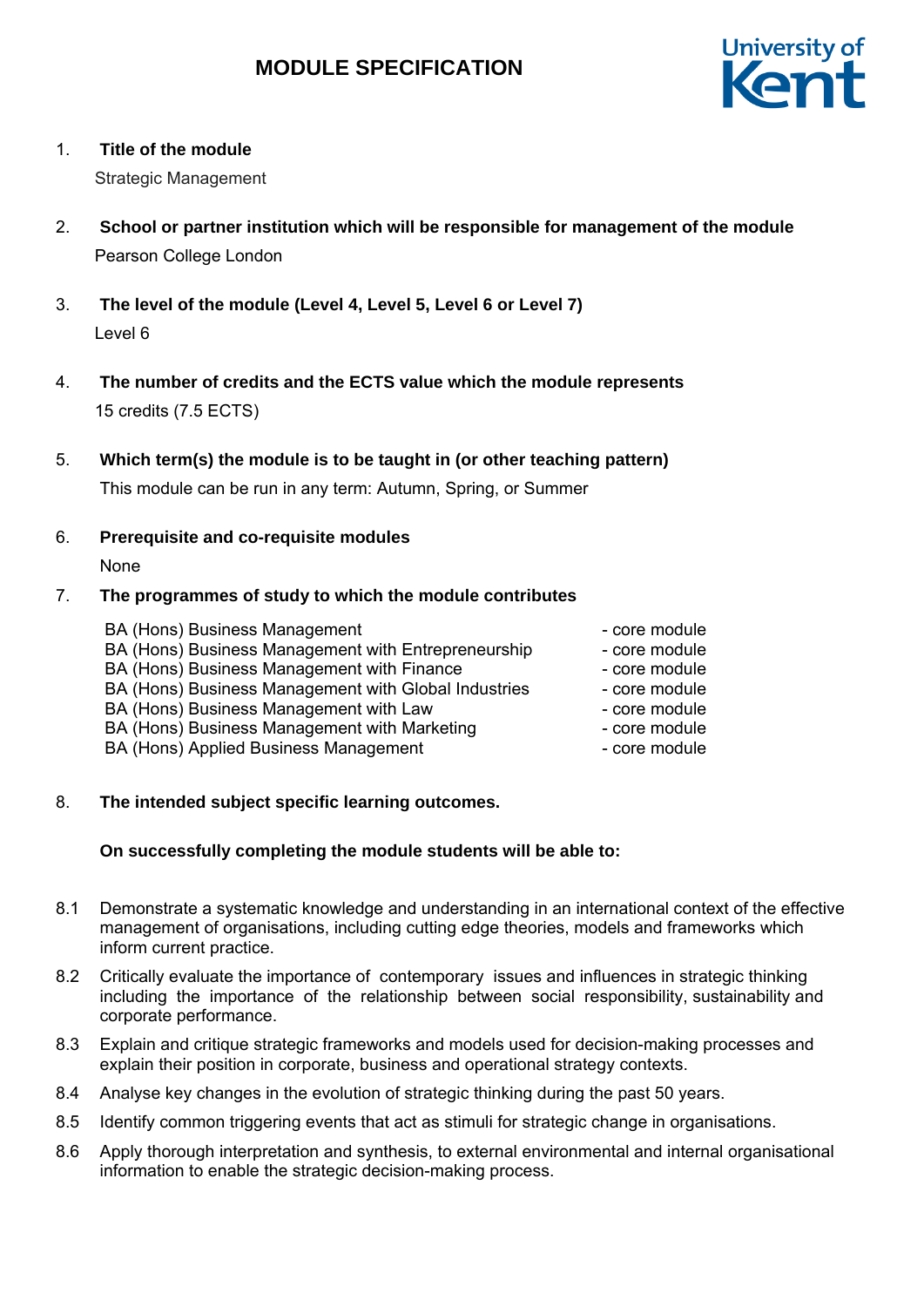

### 9. **The intended generic learning outcomes.**

# **On successfully completing the module students will be able to:**

- 9.1 Communicate information, ideas, problems and solutions effectively in a professional manner using appropriate media, with an awareness of the needs of their intended recipients.
- 9.2 Communicate appropriately to both specialist and non-specialist audiences.
- 9.3 Demonstrate the ability to exercise initiative and personal responsibility.

## 10. **A synopsis of the curriculum**

### *Module aims*

This module aims to introduce learners to the key issues and contemporary influences in strategic thinking, and will also explain key changes in the evolution of strategic thinking during the past 50 years. The module also aims to explain and critique strategic frameworks and models and explain their value in corporate, business and operational contexts.

An important objective of this module will be to consider how globalization, social responsibility and environmental sustainability influence strategic management, feeding in to the concept of organisational purpose. The module will consider common triggering events that act as stimuli for strategic change in organisations, and the role of national and international policies in driving organisational change.

Modes of strategic decision-making and aids to improved strategic decision-making processes will be explained during the module.

The module also aims to give learners an understanding of the role and responsibilities of directors and managers, and explains the importance of the relationship between social responsibility and corporate performance.

### *Overview of syllabus*

- Strategic Management: evolution or revolution?
- Purposeful business
- Contemporary issues and influences in strategic thinking.
- Globalization, environment and sustainability influences in strategic management.
- Identification of events that trigger strategic change in organisations.
- A critique of strategic frameworks and models and their position in corporate, business and operational strategy.
- Modes of strategic decision-making, risk assessment, and improved strategic decision-making processes.
- Interpretation, synthesis and scenarios: how to use external environmental and internal organisational information to enable a strategic decision-making process.

Module Specification Template (October 2017)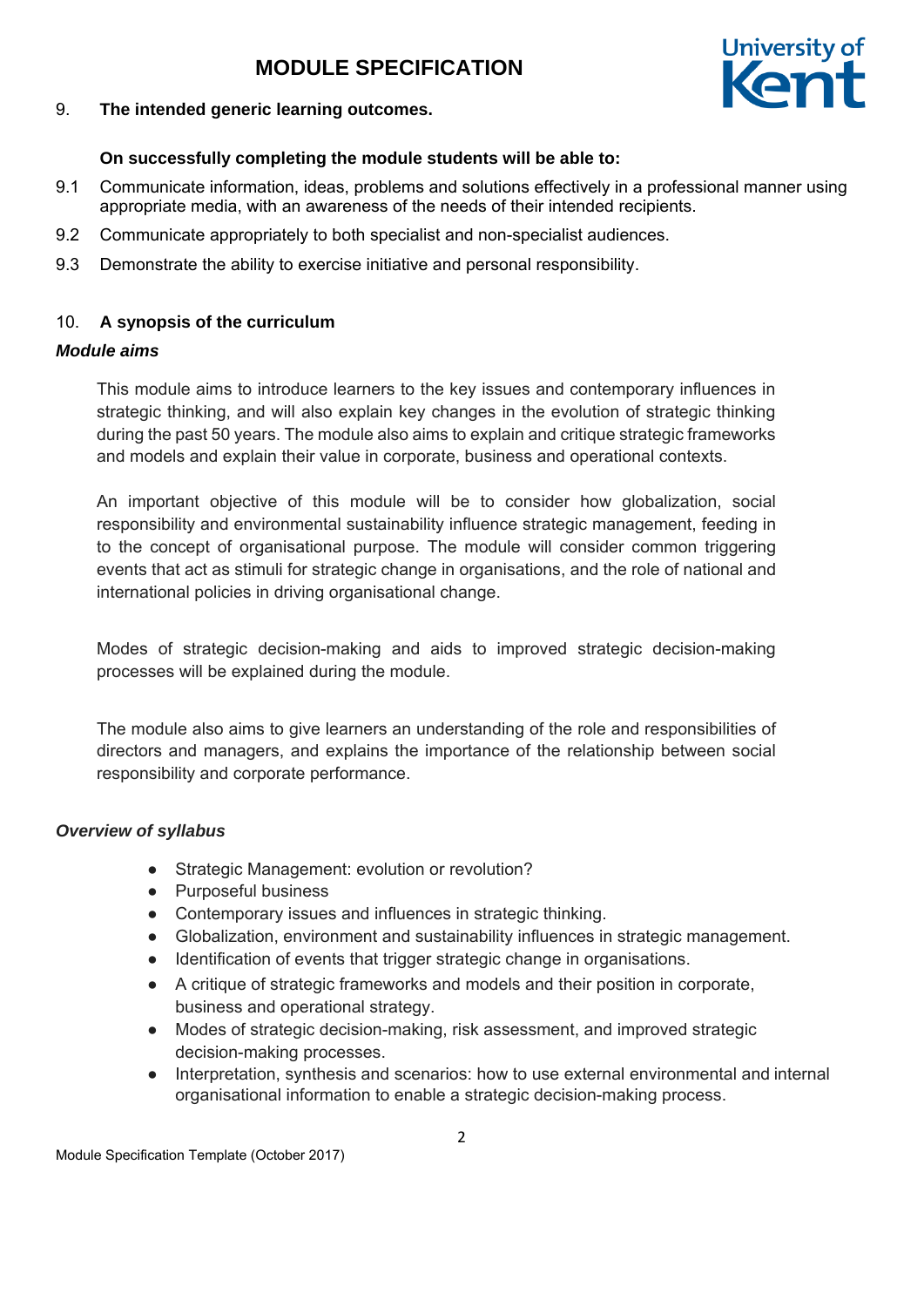

- The relationship between social responsibility and corporate performance.
- The role of national and international politics and policies in driving organisational change.

# 11. **Reading list (Indicative list, current at time of publication. Reading lists will be published annually)**

# **Core study text**

- Johnson, Scholes & Whittington, "Exploring Corporate Strategy", Pearson (latest ed)
- Strategic Management and Business Policy, 14/e Wheelen, T.L., Hunger, J. D., Hoffman, A. N., Bamford, C.E.
- Strategy Safari. 2/e Edition. (Prentice Hall 2009) Mintzberg, H., Ahlstrand, B., and Lampel, J.
- Competitive strategy: Techniques for analysing industries and competitors (Simon and Schuster 2008) Porter, M.E
- Competitive advantage: creating and sustaining superior performance, (Simon and Schuster 2008) Porter, M.E
- Blue Ocean Strategy, Harvard Business Review Press, Kim, W.C
- The Decision Book: Fifty Models for Strategic Thinking, Profile Books, Tschappeler, R
- Creating Shared Value, Porter, ME and Kramer MR., Harvard Business Review, 2011

Access to a comprehensive online database of journal articles and other relevant publications on the Online Learning Environment.

# 12. **Learning and teaching methods**

For full details please see the teaching and learning strategy in the programme specification. Students can study this module in the interactive classes model or the mentored independent model. Those on the former will typically experience one lecture and one seminar each week.

- Scheduled Hours: 25
- Independent Study Hours: 125
- Total Study Hours: 150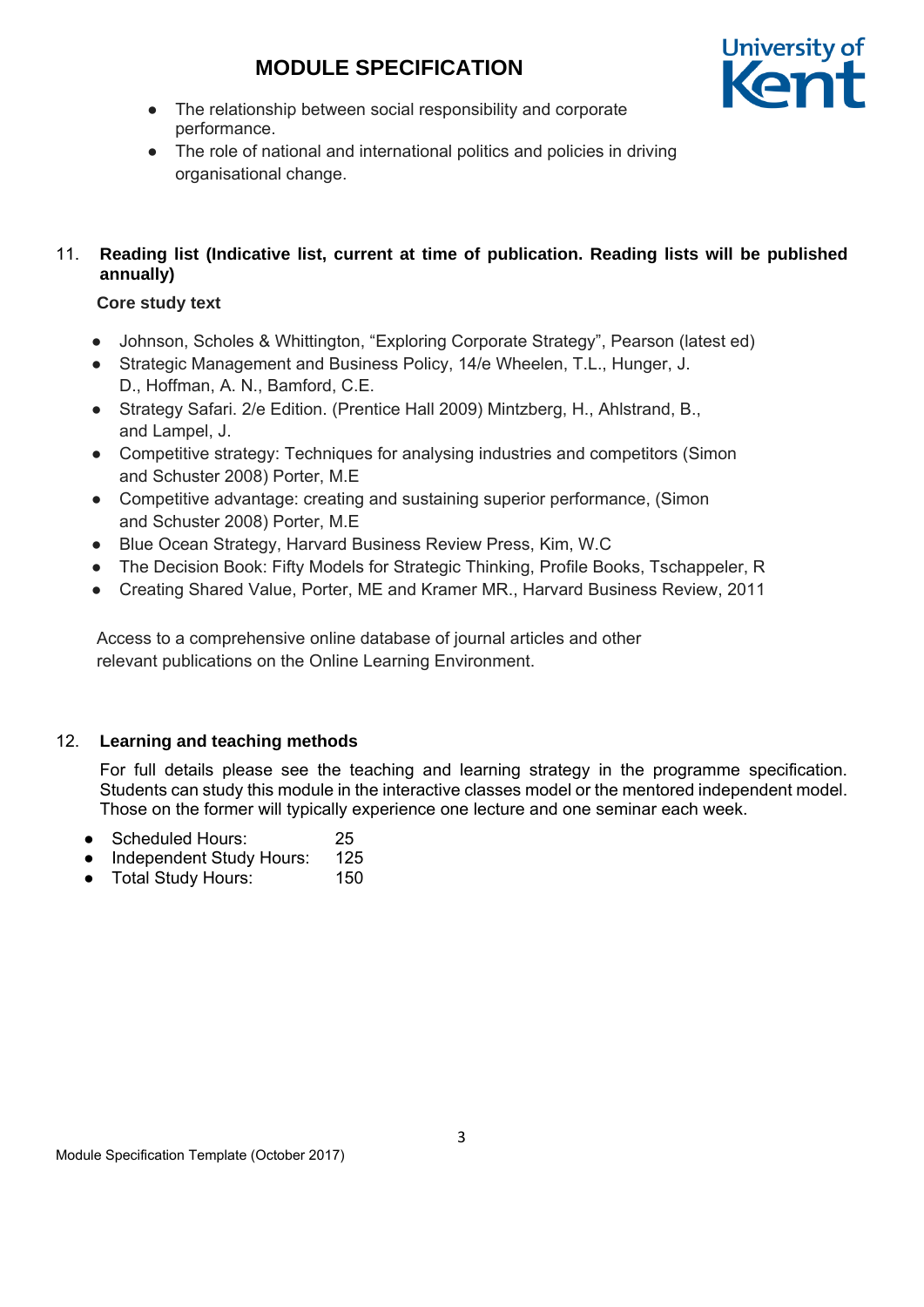

## 13. **Assessment methods**

13.1 Main assessment methods

This module is assessed as follows;

- 1. a coursework assignment of a maximum of 4,000 words (75% of overall grade);
- 2. a 10 minute per individual oral consultancy exercise based on a real organisation (25% of overall grade).

A pass must be achieved in the *coursework* element of assessment in order to pass the module.

## 13.2 Reassessment methods

# 14. **Map of module learning outcomes (sections 8 & 9) to learning and teaching methods (section12) and methods of assessment (section 13)**

| <b>Module learning</b><br>outcome   |                           | 8.1                       | 8.2 | 8.3                       | 8.4 | 8.5                       | 8.6                       | 9.1                       | 9.2 | 9.3 |
|-------------------------------------|---------------------------|---------------------------|-----|---------------------------|-----|---------------------------|---------------------------|---------------------------|-----|-----|
| <b>Learning/ teaching</b><br>method | <b>Hours</b><br>allocated |                           |     |                           |     |                           |                           |                           |     |     |
| <b>Private Study</b>                | 125                       | $\boldsymbol{\mathsf{x}}$ | X   | $\boldsymbol{\mathsf{x}}$ | X   | $\boldsymbol{\mathsf{x}}$ | $\boldsymbol{\mathsf{x}}$ | $\boldsymbol{\mathsf{x}}$ | X   | X   |
| Lectures                            | 10                        | $\boldsymbol{\mathsf{x}}$ | X   | X                         | X   | $\boldsymbol{x}$          | $\boldsymbol{\mathsf{x}}$ |                           |     |     |
| <b>Seminars</b>                     | 15                        | X                         | X   | $\boldsymbol{x}$          | X   |                           | X                         |                           |     | X   |
|                                     |                           |                           |     |                           |     |                           |                           |                           |     |     |

| <b>Assessment method</b>                |   |   |                           |   |   |   |   |                           |                           |
|-----------------------------------------|---|---|---------------------------|---|---|---|---|---------------------------|---------------------------|
| Coursework (4,000<br>words)             | ↗ | X | $\boldsymbol{\mathsf{x}}$ | x | X | X | X | $\boldsymbol{\mathsf{x}}$ | $\boldsymbol{\mathsf{x}}$ |
| Consultancy<br>exercise (10<br>minutes) |   | л | $\boldsymbol{\mathsf{x}}$ |   |   |   |   | $\boldsymbol{\mathsf{x}}$ |                           |
|                                         |   |   |                           |   |   |   |   |                           |                           |